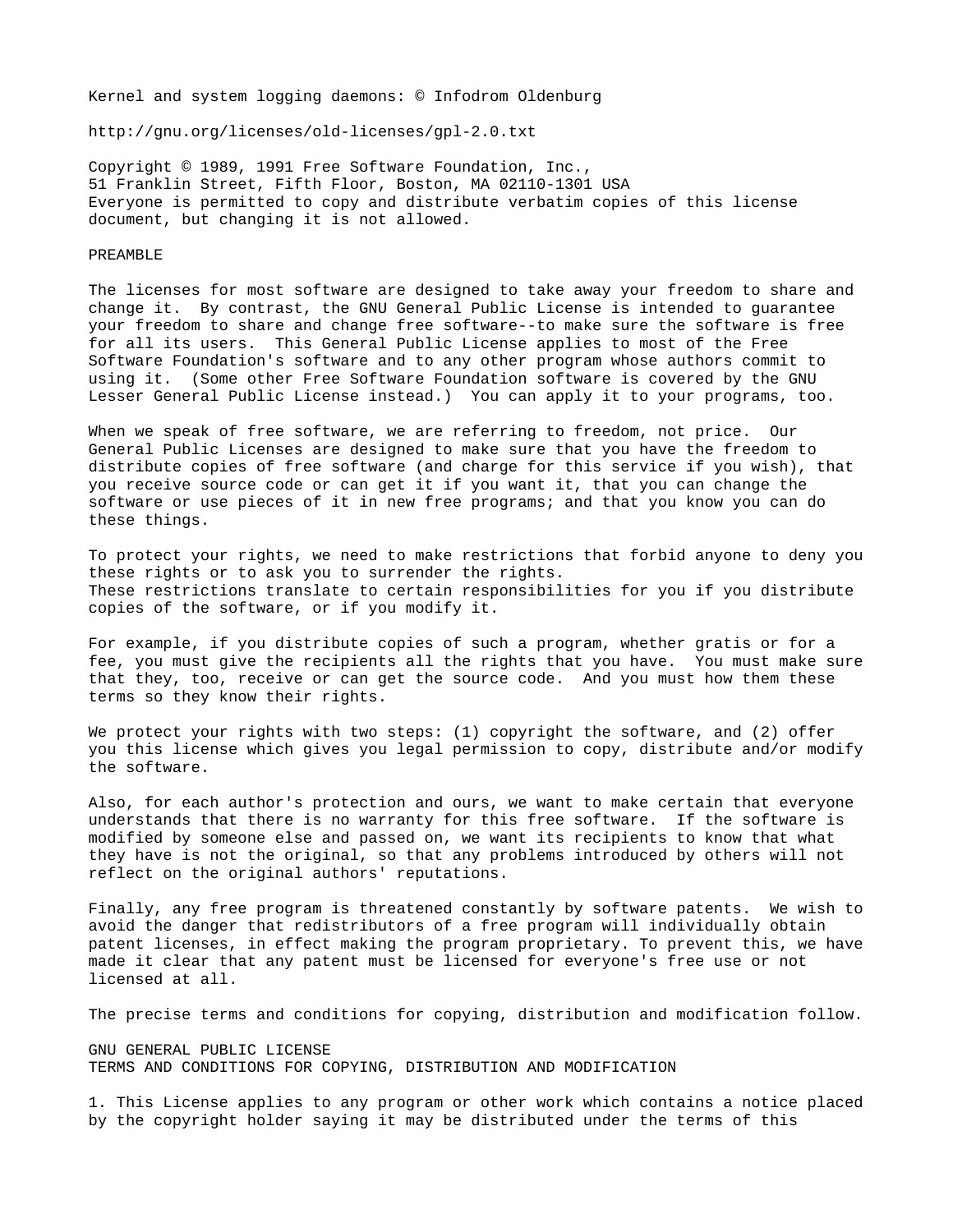General Public License. The "Program", below, refers to any such program or work, and a "work based on the Program" means either the Program or any derivative work under copyright law: that is to say, a work containing the Program or a portion of it, either verbatim or with modifications and/or translated into another language. (Hereinafter, translation is included without limitation in the term "modification".) Each licensee is addressed as "you".

Activities other than copying, distribution and modification are not covered by this License; they are outside its scope. The act of running the Program is not restricted, and the output from the Program is covered only if its contents constitute a work based on the Program (independent of having been made by running the Program).

Whether that is true depends on what the Program does.

2. You may copy and distribute verbatim copies of the Program's source code as you receive it, in any medium, provided that you conspicuously and appropriately publish on each copy an appropriate copyright notice and disclaimer of warranty; keep intact all the notices that refer to this License and to the absence of any warranty; and give any other recipients of the Program a copy of this License along with the Program.

You may charge a fee for the physical act of transferring a copy, and you may at your option offer warranty protection in exchange for a fee.

3. You may modify your copy or copies of the Program or any portion of it, thus forming a work based on the Program, and copy and distribute such modifications or work under the terms of Section 1 above, provided that you also meet all of these conditions:

a) You must cause the modified files to carry prominent notices stating that you changed the files and the date of any change.

b) You must cause any work that you distribute or publish, that in whole or in part contains or is derived from the Program or any part thereof, to be licensed as a whole at no charge to all third parties under the terms of this License. c) If the modified program normally reads commands interactively when run, you must cause it, when started running for such interactive use in the most ordinary way, to print or display an announcement including an appropriate copyright notice and a notice that there is no warranty (or else, saying that you provide a warranty) and that users may redistribute the program under these conditions, and telling the user how to view a copy of this License. (Exception: if the Program itself is interactive but does not normally print such an announcement, your work based on the Program is not required to print an announcement.)

These requirements apply to the modified work as a whole. If identifiable sections of that work are not derived from the Program, and can be reasonably considered independent and separate works in themselves, then this License, and its terms, do not apply to those sections when you distribute them as separate works. But when you

distribute the same sections as part of a whole which is a work based on the Program, the distribution of the whole must be on the terms of this License, whose permissions for other licensees extend to the entire whole, and thus to each and every part regardless of who wrote it.

Thus, it is not the intent of this section to claim rights or contest your rights to work written entirely by you; rather, the intent is to exercise the right to control the distribution of derivative or collective works based on the Program.

In addition, mere aggregation of another work not based on the Program with the Program (or with a work based on the Program) on a volume of a storage or distribution medium does not bring the other work under the scope of this License.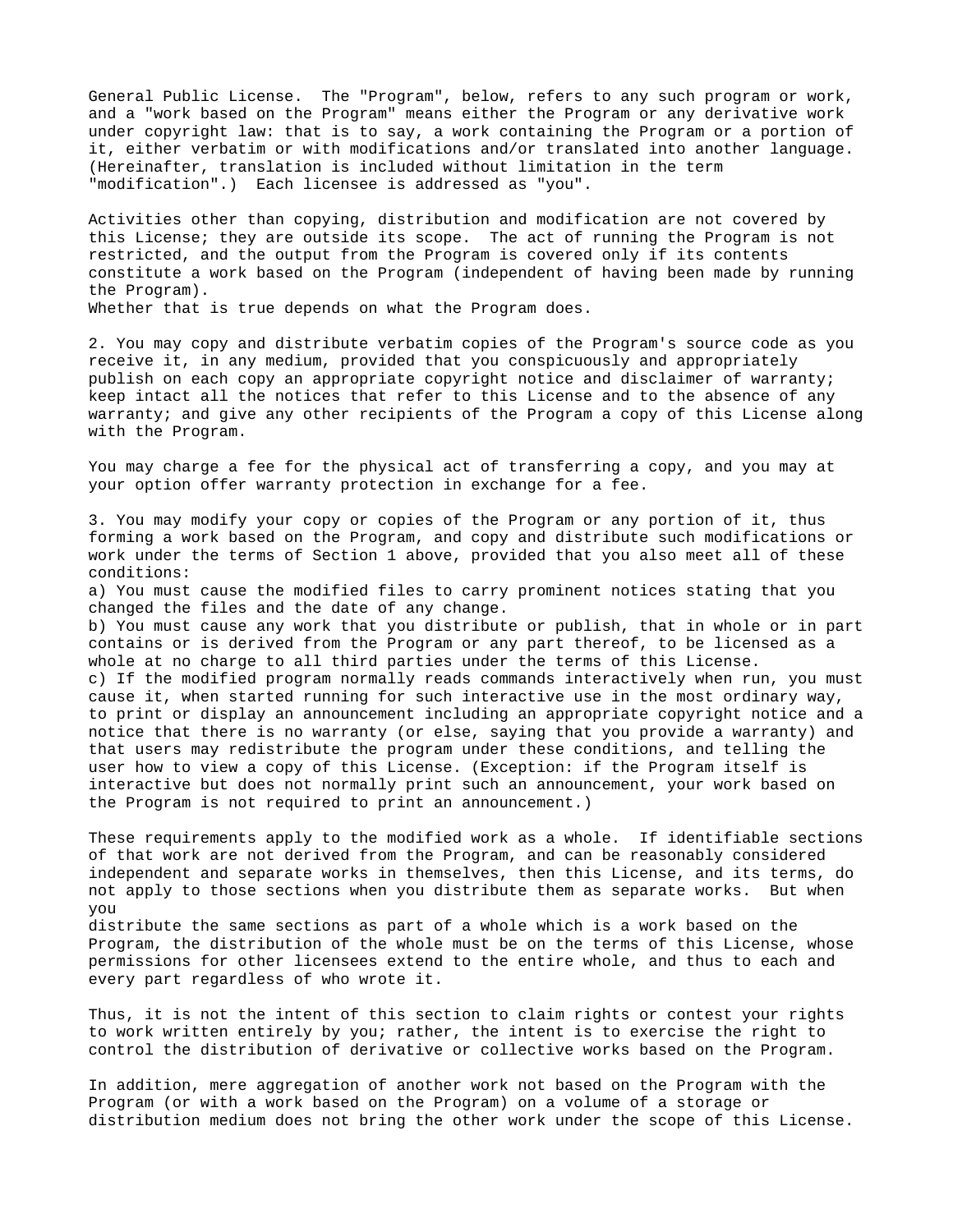4. You may copy and distribute the Program (or a work based on it, under Section 2) in object code or executable form under the terms of Sections 1 and 2 above provided that you also do one of the following:

a) Accompany it with the complete corresponding machine-readable source code, which must be distributed under the terms of Sections 1 and 2 above on a medium customarily used for software interchange; or,

b) Accompany it with a written offer, valid for at least three years, to give any third party, for a charge no more than your cost of physically performing source distribution, a complete machine-readable copy of the corresponding source code, to be distributed under the terms of Sections 1 and 2 above on a medium customarily used for software interchange; or,

c) Accompany it with the information you received as to the offer to distribute corresponding source code. (This alternative is allowed only for noncommercial distribution and only if you received the program in object code or executable form with such an offer, in accord with Subsection b above.)

The source code for a work means the preferred form of the work for making modifications to it. For an xecutable work, complete source code means all the source code for all modules it contains, plus any associated interface definition files, plus the scripts used to control compilation and installation of the executable. However, as a special exception, the source code distributed need not include anything that is normally distributed (in either source or binary form) with the major components (compiler, kernel, and so on) of the operating system on which the executable runs, unless that component itself accompanies the executable.

If distribution of executable or object code is made by offering access to copy from a designated place, then offering equivalent access to copy the source code from the same place counts as distribution of the source code, even though third parties are not compelled to copy the source along with the object code.

5. You may not copy, modify, sublicense, or distribute the Program except as expressly provided under this License. Any attempt otherwise to copy, modify, sublicense or distribute the Program is void, and will automatically terminate your rights under this License.

However, parties who have received copies, or rights, from you under this License will not have their licenses terminated so long as such parties remain in full compliance.

6. You are not required to accept this License, since you have not signed it. However, nothing else grants you permission to modify or distribute the Program or its derivative works. These actions are prohibited by law if you do not accept this License. Therefore, by modifying or distributing the Program (or any work based on the Program), you indicate your acceptance of this License to do so, and all its terms and conditions for copying, distributing or modifying the Program or works based on it.

7. Each time you redistribute the Program (or any work based on the Program), the recipient automatically receives a license from the original licensor to copy, distribute or modify the Program subject to these terms and conditions. You may not impose any further restrictions on the recipients' exercise of the rights granted herein.

You are not responsible for enforcing compliance by third parties to this License.

8. If, as a consequence of a court judgment or allegation of patent infringement or for any other reason (not limited to patent issues), conditions are imposed on you (whether by court order, agreement or otherwise) that contradict the conditions of this License, they do not excuse you from the conditions of this License. If you cannot distribute so as to satisfy simultaneously your obligations under this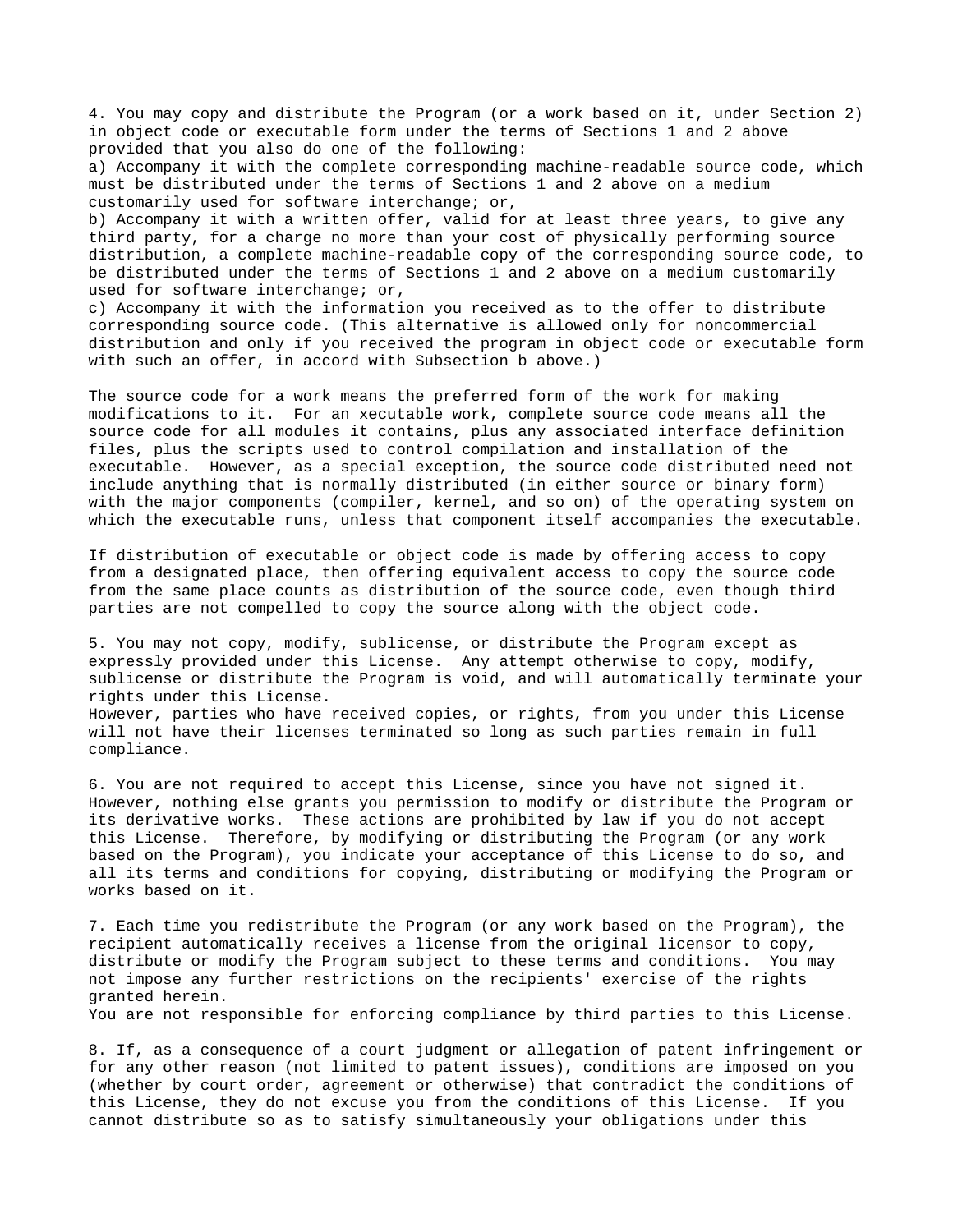License and any other pertinent obligations, then as a consequence you may not distribute the Program at all. For example, if a patent license would not permit royalty-free redistribution of the Program by all those who receive copies directly or indirectly through you, then the only way you could satisfy both it and this License would be to refrain entirely from distribution of the Program.

If any portion of this section is held invalid or unenforceable under any particular circumstance, the balance of the section is intended to apply and the section as a whole is intended to apply in other circumstances.

It is not the purpose of this section to induce you to infringe any patents or other property right claims or to contest validity of any such claims; this section has the sole purpose of protecting the integrity of the free software distribution system, which is implemented by public license practices. Many people have made generous contributions to the wide range of software distributed through that system in reliance on consistent application of that system; it is up to the author/donor to decide if he or she is willing to distribute software through any other system and a licensee cannot impose that choice.

This section is intended to make thoroughly clear what is believed to be a consequence of the rest of this License.

9. If the distribution and/or use of the Program is restricted in certain countries either by patents or by copyrighted interfaces, the original copyright holder who places the Program under this License may add an explicit geographical distribution limitation excluding those countries, so that distribution is permitted only in or among countries not thus excluded. In such case, this License incorporates the limitation as if written in the body of this License.

10. The Free Software Foundation may publish revised and/or new versions of the General Public License from time to time. Such new versions will be similar in spirit to the present version, but may differ in detail to address new problems or concerns.

Each version is given a distinguishing version number. If the Program specifies a version number of this License which applies to it and "any later version", you have the option of following the terms and conditions either of that version or of any later version published by the Free Software Foundation. If the Program does not specify a version number of this License, you may choose any version ever published by the Free Software Foundation.

11. If you wish to incorporate parts of the Program into other free programs whose distribution conditions are different, write to the author to ask for permission. For software which is copyrighted by the Free Software Foundation, write to the Free Software Foundation; we sometimes make exceptions for this. Our decision will be guided by the two goals of preserving the free status of all derivatives of our free software and of promoting the sharing and reuse of software generally.

## NO WARRANTY

12. BECAUSE THE PROGRAM IS LICENSED FREE OF CHARGE, THERE IS NO WARRANTY FOR THE PROGRAM, TO THE EXTENT PERMITTED BY APPLICABLE LAW. EXCEPT WHEN OTHERWISE STATED IN WRITING THE COPYRIGHT HOLDERS AND/OR OTHER PARTIES PROVIDE THE PROGRAM "AS IS" WITHOUT WARRANTY OF ANY KIND, EITHER EXPRESSED OR IMPLIED, INCLUDING, BUT NOT LIMITED TO, THE IMPLIED WARRANTIES OF MERCHANTABILITY AND FITNESS FOR A PARTICULAR PURPOSE. THE ENTIRE RISK AS TO THE QUALITY AND PERFORMANCE OF THE PROGRAM IS WITH YOU. SHOULD THE PROGRAM PROVE DEFECTIVE, YOU ASSUME THE COST OF ALL NECESSARY SERVICING, REPAIR OR CORRECTION.